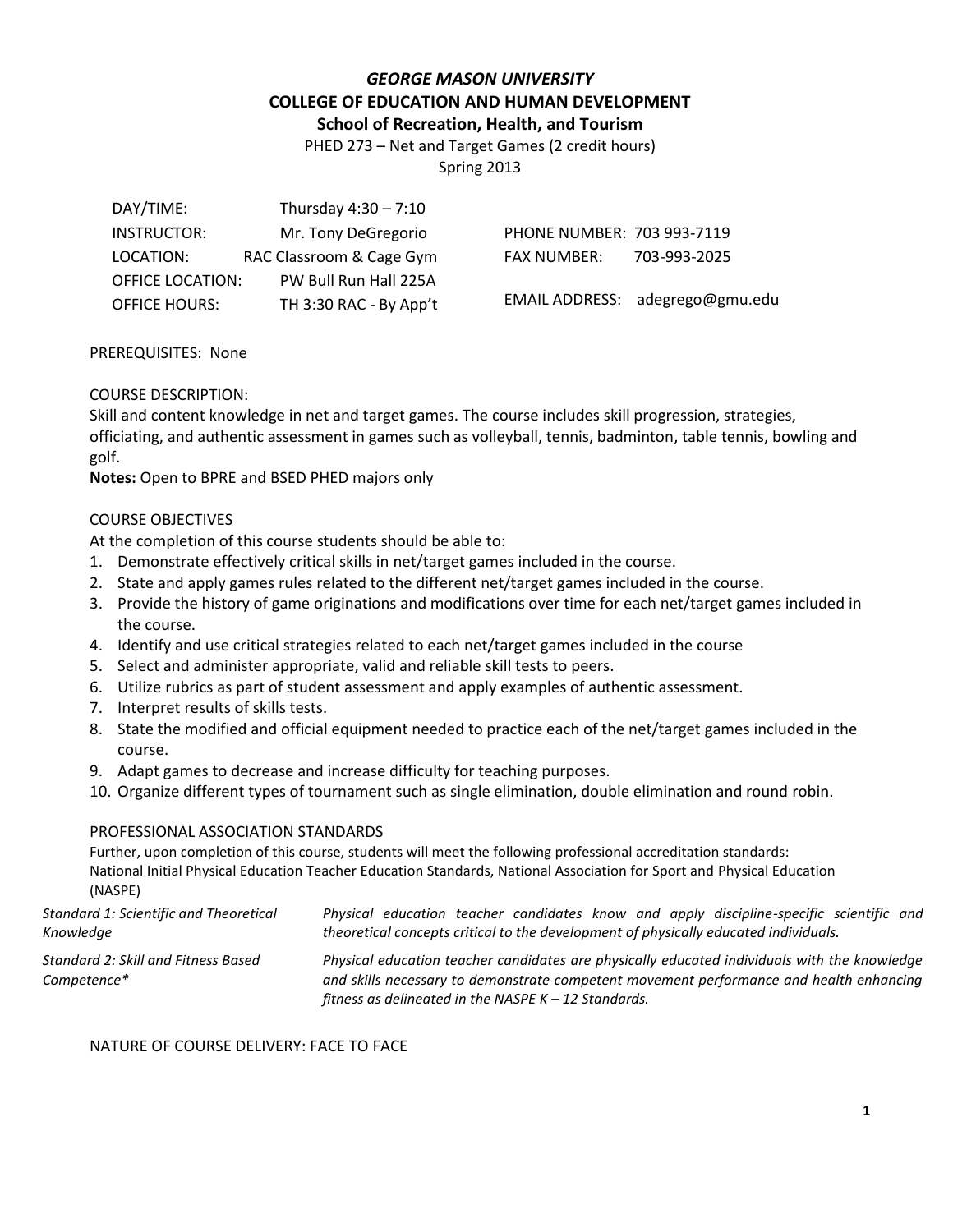### REQUIRED READINGS/TEXT

 Dougherty, Neil (edited by). *Physical Activity & Sport for the Secondary School Student (6th* edition). Reston, VA: AAHPERD Publications, 2010.

EVALUATION Individual assignments are graded on the point basis designated in parenthesis.

Requirement #1 - Participation [20%] - 200 pts (14.28 points/class attended) - Rubric located on *Blackboard*

- Attendance at all classes is expected. This is a hands-on, participatory course you expected to be in attendance. Absenteeism will be reflected in one's final grade.
- Based on quality and quantity of daily participation, behavior, attitude, individual growth and group work in all classes.
- Class periods have been arranged into discussion and activity sessions. **Please be sure to come prepared to each class period dressed and ready for active participation in a variety of activities.**
- Based on assignments of various kinds related to readings, discussions and questions/issues.  $\bullet$
- Pedometer Activities –activity portion of selected classes will contain pedometer movement goals that students are expected to achieve
- Achievement of indicated goals will result in **2 points** to that class participation grade
	- Students are expected to know how to use the pedometer [per instruction] per each class
		- Be knowledgeable of steps taken through out class and post their score on the attendance roster sheet at the end of class
		- Students are expected and on their honor to post the score noted on the pedometer

# Requirement #2 - **Worksheets & Out of Class Activities** [30%] 300 points = 15 points each [20]

- Worksheets for each net and target activity we will cover are located on *Blackboard*.
- Worksheets should be completed prior to each introductory class lecture of that specific activity. [See *Tentative Class Schedule* - due dates noted].
- Worksheets will receive partial credit after lecture has begun! Tardy worksheets will receive further partial credit. If you expect to be absent, it is your responsibility to get worksheets to me prior to class.
- You are on your honor to complete each worksheet in preparation for lesson to be covered. Worksheets are not intended to be "busy work" but an overall preparation for upcoming lessons/lectures, to reinforce class topics as well as something you could refer to in the future.
- In some cases, work will be completed in class therefore, absent students during an in-class assignment/worksheet lose the opportunity to receive credit

# **Out of Class Required Activities:**

- $\checkmark$  Each student will play a minimum of 9 hole round of golf at a reputable golf course [not miniature golf!] and keep score. Upon completion, student will submit their scorecard issued by the golf course to suit the requirement.
- $\checkmark$  Each student will bowl 3 games at a reputable bowling establishment and keep score [Score sheets will be available on Blackboard for use during activity]. Upon completion, student will submit their score sheet as well as some official paperwork indicating the bowling establishment [score sheet from the establishment, computer printout of games scores, etc.] to suit the requirement.

**You are on your honor to complete each activity in a professional manner. Have fun, learn and bear in mind that you are a patron, future physical educator and representative of GMU and CEHD RHT.**

Requirement #3 - Mid-Term Exam [10%] 100 Points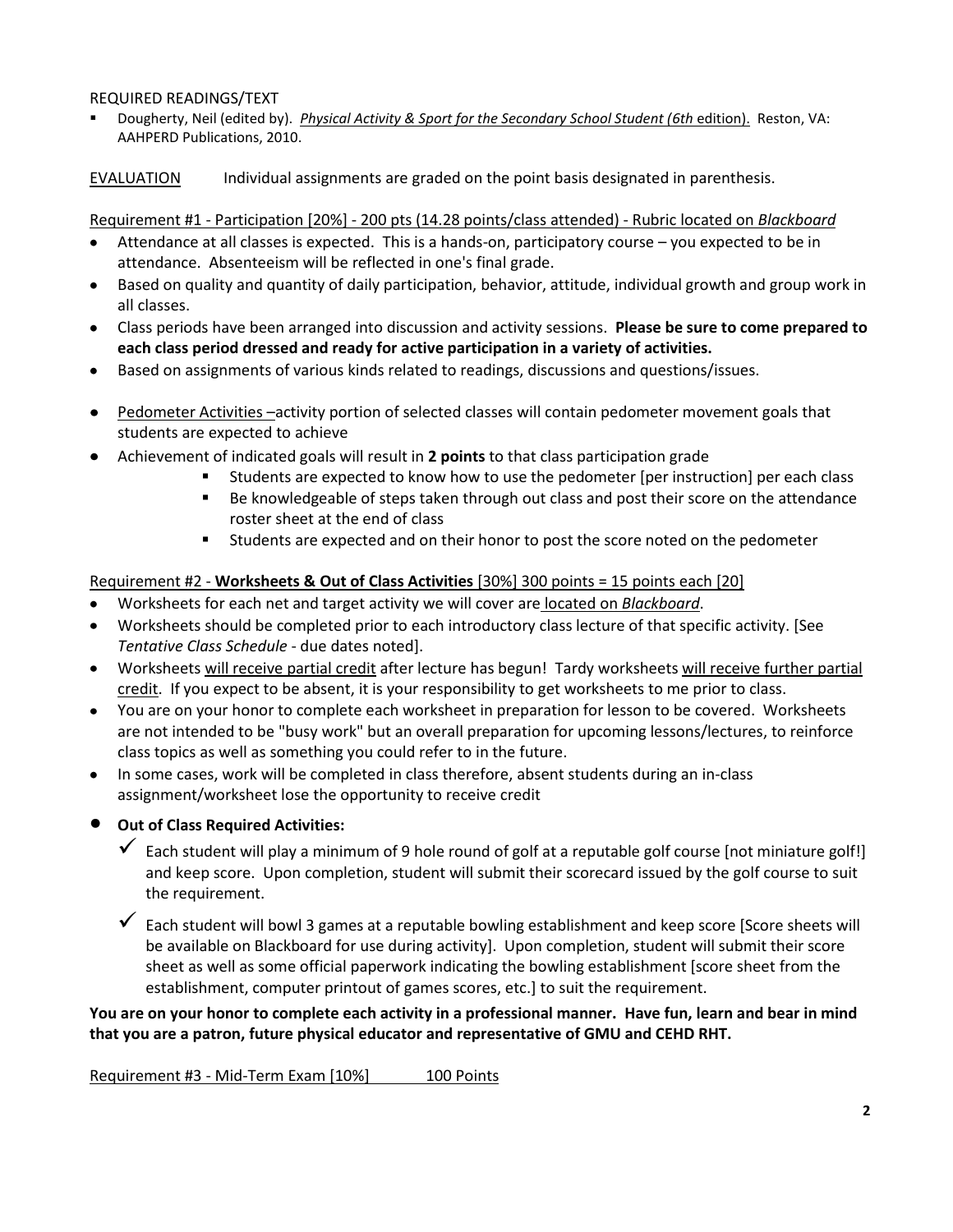Requirement #3 Activity Portfolio [10%] 100 points **-** An accumulation of evidence about activities studied and experienced in PHED 273 & PHED 275. The intention of this portfolio is for students to refer to in the future.

- Contents to include skill and activity worksheets, Related Critical Elements worksheets, Sport Specifications  $\bullet$ worksheets and miscellaneous samples of student work.
- Cover should include your name and the title *Professional Portfolio Activities and Experiences PHED 273 (Net & Target Games) & PHED 275 (Field & Invasion Games)*, and maybe a graphic related to class subject
- A 3-ring binder
- Tabs to find things easily (One major tab for PHED 273 and others for skill and activity worksheet subject areas and one major tab for PHED 275 and others for skill and activity worksheet subject areas).
- Display your documents in plastic protective pages [optional]
- No spelling errors. Grammar is correct. Neat, clean, and well- organized. . Rubric located on Blackboard.

## Requirement #4 Motor Skills Development [10%] 100 points

As pre-service teachers and future physical educators, you should have developed or will develop the critical elements needed to present the basic skills of the activities involved with this course. You will be assessed through out this course on the motor skills relative to volleyball, tennis, badminton, table tennis, bowling and golf. . Rubric located on Blackboard.

## FINAL EXAM Written Objective [20%] 200 Points

Multiple-choice, comprehensive to include classroom lecture, discussion, worksheets, above requirements & text reading references.

## Grading Scale Breakdown

|              | Participation [15 classes]                                       | 20%         |     | 200 Points Attendance = 14.28 points per class |              |               |     |       |
|--------------|------------------------------------------------------------------|-------------|-----|------------------------------------------------|--------------|---------------|-----|-------|
|              | Mid Term                                                         | 10%         | 100 |                                                |              |               |     |       |
| $\checkmark$ | Worksheet [20]                                                   | 30%         | 300 | 15 each                                        |              | Grading Scale |     |       |
| $\checkmark$ | <b>Activity Portfolio</b>                                        | 10%         | 100 |                                                |              |               |     |       |
| $\checkmark$ | Motor Skills Development                                         | 10%         | 100 |                                                | $900 - 1000$ | Points        | $=$ | A     |
|              |                                                                  |             |     |                                                | 890 - 899    | Points $=$    |     | $A -$ |
|              | Final Exam                                                       | 20%         | 200 |                                                | 850 - 889    | Points        | $=$ | $B+$  |
|              | <b>TOTAL 100%</b>                                                | 1000 Points |     |                                                | $800 - 849$  | Points $=$    |     | B     |
|              |                                                                  |             |     |                                                | 790 - 799    | Points        | $=$ | $B -$ |
| ٠            | Your GMU email address and Blackboard (//blackboard.gmu.edu) are |             |     |                                                | 750 - 789    | Points        | $=$ | $C+$  |
|              | required in this class. You will retrieve assignments and course |             |     | 700 - 749                                      | Points       | $=$           | C   |       |
|              | materials from these sites.                                      |             |     |                                                | $600 - 699$  | Points        | $=$ | D     |
|              |                                                                  |             |     |                                                | 599 or less  | Points        | $=$ |       |

# **GMU POLICIES AND RESOURCES FOR STUDENTS**

a. Students must adhere to the guidelines of the George Mason University Honor Code [See **http://oai.gmu.edu/honorcode/**].

b. Students must follow the university policy for Responsible Use of Computing [See

**http://universitypolicy.gmu.edu/1301gen.html**].

c. Students are responsible for the content of university communications sent to their George Mason University email account and are required to activate their account and check it regularly. All communication from the university, college, school, and program will be sent to students solely through their Mason email account.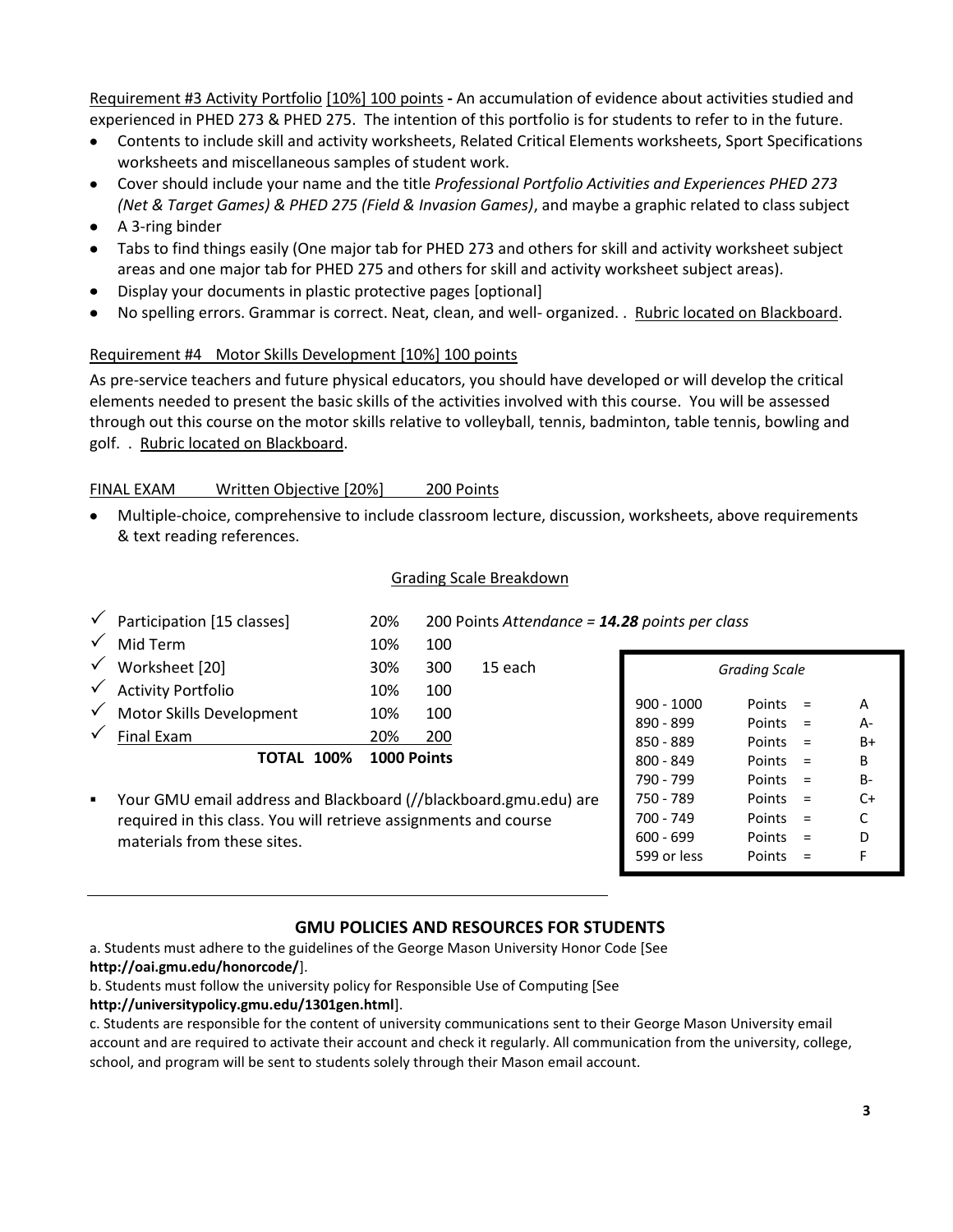d. The George Mason University Counseling and Psychological Services (CAPS) staff consists of professional counseling and clinical psychologists, social workers, and counselors, who offer a wide range of services (e.g., individual and group counseling, workshops and outreach programs) to enhance students' personal experience and academic performance [See **http://caps.gmu.edu/**].

*e. Students with disabilities who seek accommodations in a course must be registered with the George Mason University Office of Disability Services (ODS) and inform their instructor, in writing, at the beginning of the semester [See http://ods.gmu.edu/].*

f. Students must follow the university policy stating that all sound emitting devices shall be turned off during class unless otherwise authorized by the instructor.

g. The George Mason University Writing Center staff provides a variety of resources and services (e.g., tutoring, workshops, writing guides, handbooks) intended to support students as they work to construct and share knowledge through writing [See **http://writingcenter.gmu.edu/**].

**Revised 12/18/12**

## **COLLEGE OF EDUCATION AND HUMAN DEVELOPMENT**

#### **PROFESSIONAL DISPOSITIONS**

Students are expected to exhibit professional behaviors and dispositions at all times.

#### **CORE VALUES COMMITMENT**

The College of Education & Human Development is committed to collaboration, ethical leadership, innovation, researchbased practice, and social justice. Students are expected to adhere to these principles. **<http://cehd.gmu.edu/values/>**

**Regarding electronic devices (such as laptops, cell phones, etc.), please be respectful of your peers and your instructor and do not engage in activities that are unrelated to class. Such disruptions show a lack of professionalism and will affect your participation grade.** 

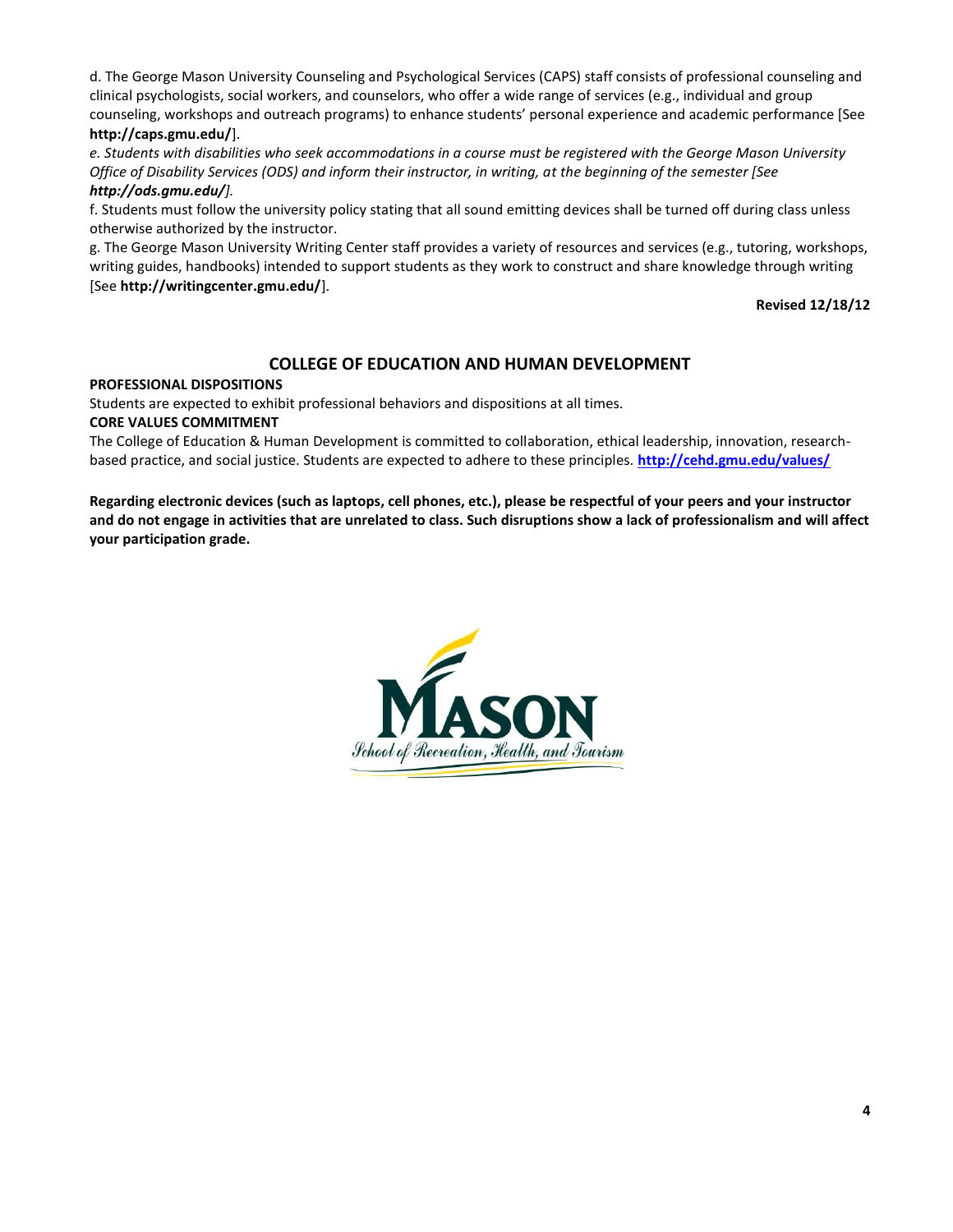| Tentative PHED 273 Agenda Spring 2013 Note: Faculty reserves the right to alter the schedule as necessary |                                                                                                                                                                                                                                                                                                                                                                                                                                                                                                                                                                             |                                                                                                                                                                                                      |  |  |  |
|-----------------------------------------------------------------------------------------------------------|-----------------------------------------------------------------------------------------------------------------------------------------------------------------------------------------------------------------------------------------------------------------------------------------------------------------------------------------------------------------------------------------------------------------------------------------------------------------------------------------------------------------------------------------------------------------------------|------------------------------------------------------------------------------------------------------------------------------------------------------------------------------------------------------|--|--|--|
| Class/Date                                                                                                | <b>Topics</b>                                                                                                                                                                                                                                                                                                                                                                                                                                                                                                                                                               | <b>READINGS/ASSIGNMENTS DUE</b>                                                                                                                                                                      |  |  |  |
| 1<br>1/24                                                                                                 | Introduction - Class protocols, Review of Syllabi/Agenda<br>$\mathbf{1}$ .<br>Net Games [pp] - Locomotor Travel/Space Awareness, Effort & Relationships Skills - Graham's<br>2.<br>Wheel<br>Curriculum Overview/Review - ES, MS, HS<br>3.<br>Sport to Skill - Graham's Wheel [C] - Instructional Skill Themes<br>4.<br>Worksheet Req. review (Activity, Skill) - procedure, expectations (Team Handball)<br>5.<br>Equipment Preparation - set up standards in Cage Gym - set up teams<br>6.<br>Sample Progression of Activities that lead up to Volleyball [activity]<br>7. | Bring Graham Wheel [C]to class<br>$\bullet$<br>Sport to Skill [worksheet] [copy, bring to class ]<br>$\bullet$<br>Bring Team Handball Activity worksheet sample<br>$\bullet$<br>to class [on BB]     |  |  |  |
| $\overline{2}$<br>1/31                                                                                    | Visual Tracking [pp]<br>1.<br>Volleyball Activity worksheet review<br>2.<br>Net Games [pp] - Locomotor Travel/Space Awareness, Effort & Relationships Skills - Graham's<br>3.<br>Wheel<br>Teaching game rules, scoring and rotational procedure<br>4.<br>"Newcomb" & modifications to volleying [activity]<br>5.<br>Related activity - Rally Volleyball<br>6.                                                                                                                                                                                                               | Volleyball Activity worksheet due                                                                                                                                                                    |  |  |  |
| 3<br>2/7                                                                                                  | Related Critical Elements (Striking) worksheet review<br>1.<br>Volley/Striking Skills worksheet review<br>2.<br>Striking Skills Critical Elements Instruction, "Crazy Volleyball", "Score-Score-Score" [activity]<br>3.<br>Related activity - overhead, forearm pass drill, "Serve Em Up", Heart Rate Volleyball<br>4.                                                                                                                                                                                                                                                      | Related Critical Elements (Striking) worksheet<br>$\bullet$<br>due<br>Volley/Striking Skills worksheet due<br><b>Heart Rate Monitors</b>                                                             |  |  |  |
| 2/14                                                                                                      | Net Sport Specifications Volleyball worksheet review<br>1.<br>Distribute activity groups - Team Play procedures/expectations<br>2.<br><b>Timed Games/Activities [pp]</b><br>3.<br>Team Play [activity]<br>4.                                                                                                                                                                                                                                                                                                                                                                | Net Sport Specifications Volleyball worksheet<br>due<br>Bring PHED 275 text, Physical Activity & Sport<br>for the Secondary School Student<br>Wallyball ?<br>$\bullet$                               |  |  |  |
| 5<br>2/21                                                                                                 | Bowling Activity Worksheet review<br>1.<br>Throwing & Catching worksheet review<br>2.<br>Sample Progression of Activities that lead up to Bowling [activity]<br>3.<br>Bowling - Teaching game rules, scoring and procedure<br>4.                                                                                                                                                                                                                                                                                                                                            | Bowling Activity worksheet due<br>$\bullet$<br>Throwing & Catching worksheet due                                                                                                                     |  |  |  |
| 2/28                                                                                                      | Underhand Toss Specifications Bocce Ball, Horseshoes & Bowling worksheet review<br>1.<br>Related Critical Elements (T/C) worksheet review<br>2.<br>Related activity - Bowling, Bocce Ball & Horseshoes - Teaching game rules, scoring and procedure<br>3.                                                                                                                                                                                                                                                                                                                   | Underhand Toss Specifications Bocce Ball,<br>$\bullet$<br>Horseshoes & Bowling worksheet due<br>Related Critical Elements (T/C) worksheet due<br>$\bullet$<br>Group Modification of Related Activity |  |  |  |